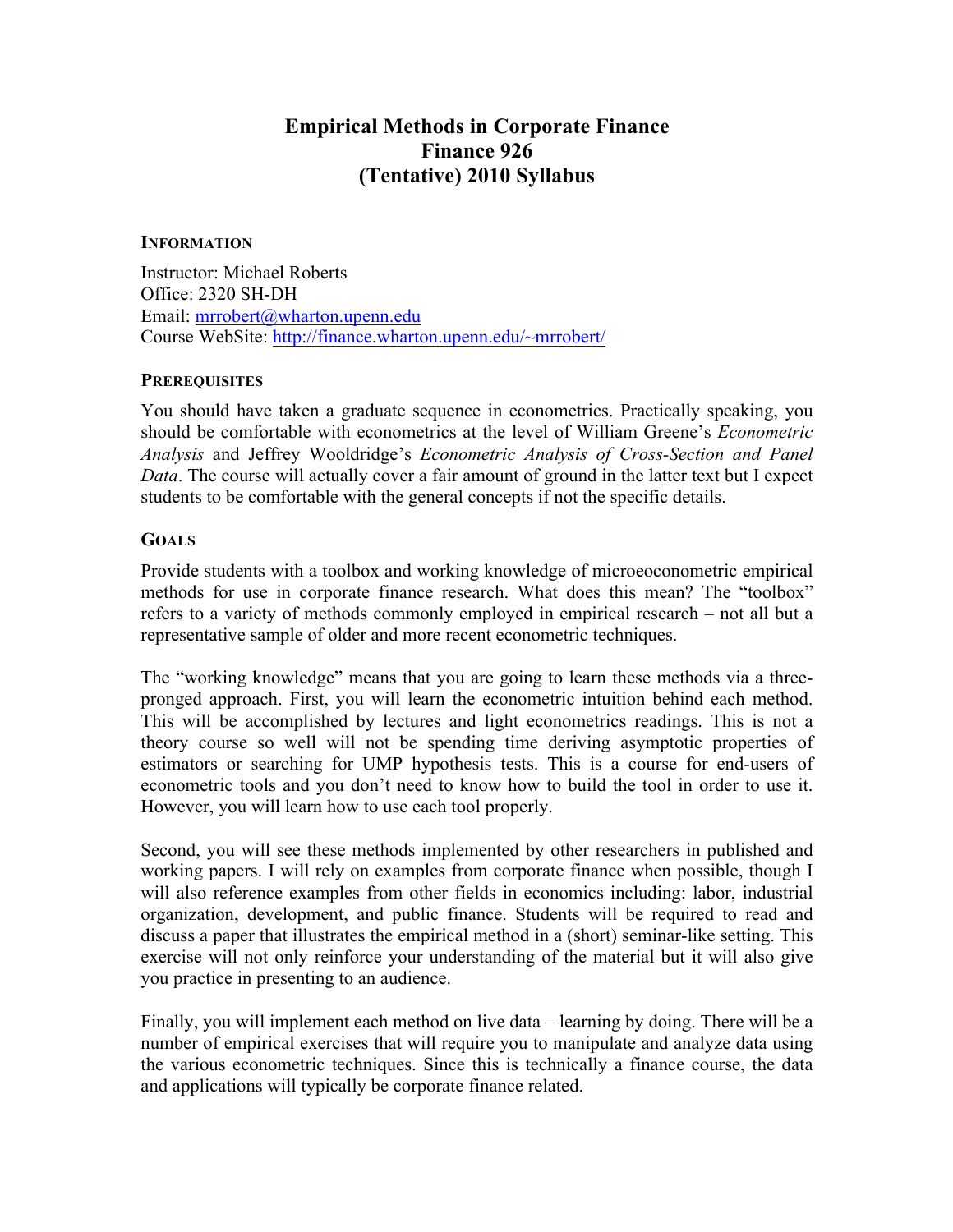The "microeconometric" means that we will focus on cross-sectional and panel data methods, as opposed to time-series techniques.

## **LIMITATIONS**

Practical limitations (i.e., time) impose certain restrictions on what we can accomplish in this course. For example, we will not cover all of the methods you might need or should know. I have listed a few such topics at the bottom of the syllabus. We also will not cover each method in excruciating detail. Arguably, you could build an entire course (research agenda) around each method. Finally, this course will not train you to do theoretical research in any of the particular topics. However, it will enable you to read most of the relevant theoretical literature.

## **MATERIALS**

I will teach from slides, which I will make available to you (hopefully) before each class. I will be drawing from a variety of sources including various textbooks, journal articles, and working papers. As such, there is no required text but I will make note of the appropriate references for each module.

Some of the texts to which I refer below are:

- Wooldridge, Jeffrey M., 2002, *Econometric Analysis of Cross-Section and Panel Data*, MIT Press, Massachusetts.
- Angrist, Joshua D., and Jorn-Steffen Pischke, 2009, *Mostly Harmless Econometrics*, Princeton University Press, New Jersey.

Greene's Econometric Analysis is a nice alternative.

There is also an extensive reading list that accompanies this syllabus. You should feel free to peruse and read papers that fit your interest.

#### **COURSE OUTLINE**

#### **1. Linear Regression**

(This will be a fast paced refresher on linear regression focusing on intuition and interpretation. It will also introduce students to a number of different literatures by way of an older visible paper, many, but not all, of which use linear regression. Additional studies can be found in the reference list for the course.)

- a. Univariate OLS
- b. Multivariate OLS
- c. Specification
- d. Inference
- e. Readings:
	- i. Methods
		- 1. Ch. 4 of Wooldridge.
	- ii. Capital Structure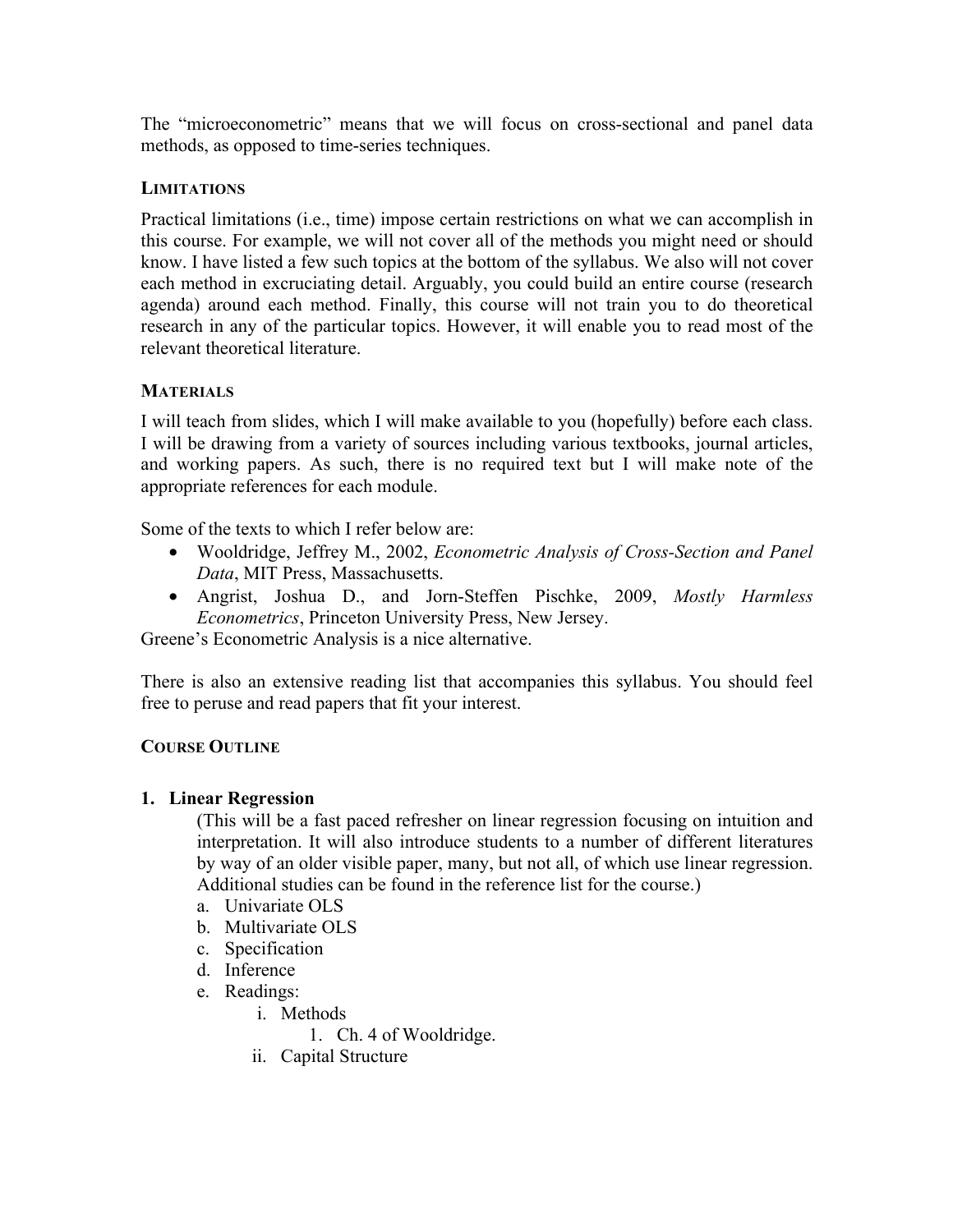- 1. Titman, Sheridan, and Roberto Wessels, 1988, The Determinants of Capital Structure Choice, *Journal of Finance* 1-19.
- iii. Investment and Financing Frictions
	- 1. Fazzari, Steven M., R. Glenn Hubbard and Bruce C. Petersen, 1988, Financing Constraints and Corporate Investment, *Brookings Papers on Economic Activity*, 141–195.
- iv. Dividends
	- 1. Fama, Eugene, and Kenneth French, 2001, Disappearing Dividends: Changing Firm Characteristics or Lower Propensity to Pay? *Journal of Financial Economics* 60, 3-43.
- v. Product Market Competition and Finance
	- 1. Chevalier, Judith, 1995, Capital Structure and Product Market Competition: Empirical Evidence from the Supermarket Industry, *American Economic Review* 85, 415-435.
- vi. Bank Lending and Balance Sheet Channels of Monetary Policy
	- 1. Gertler, Mark and Simon Gilchrist, 1994, Monetary policy, business cycles, and the behavior of small manufacturing firms, *Quarterly Journal of Economics* 109, 309-340.
- vii. The Stock Market and Investment
	- 1. Morck, Randal, Andrei Shleifer, and Robert Vishny, 1990, The Stock Market and Investment: Is the Market a Sideshow? *Brookings Papers on Economic Activity*, 157–215.
- viii. The Diversification Discount
	- 1. Berger, P., and Eli Ofek, 1995, Diversification's Effect on Frm Value, *Journal of Financial Economics* 37, 39−65.
	- ix. Costs of Financial Distress
		- 1. Andrade, Gregor, and Steven N. Kaplan, 1998, How Costly is Financial (Not Economic) Distress? Evidence from Highly Leverage Transactions that Became Distressed, *Journal of Finance* 53, 1443-1493.
	- x. Corporate Liquidity
		- 1. Opler, Timothy, Larry Pinkowitz, and Rene Stulz, 1999, The determinants and implications of corporate cash holdings, *Journal of Financial Economics* 14, 1059-1082.
- xi. Corporate Ownership
	- 1. Morck, Randall, Andrei Shleifer, and Robert Vishny, 1988, Management ownership and market valuation: An empirical analysis, *Journal of Financial Economics* 20, 293-315.
- xii. Boards of Directors
	- 1. Hermalin, Benjamin, and Michael Weisbach, 1988, The determinants of board composition, *Rand Journal of Economics* 19, 589-606.
- xiii. Banking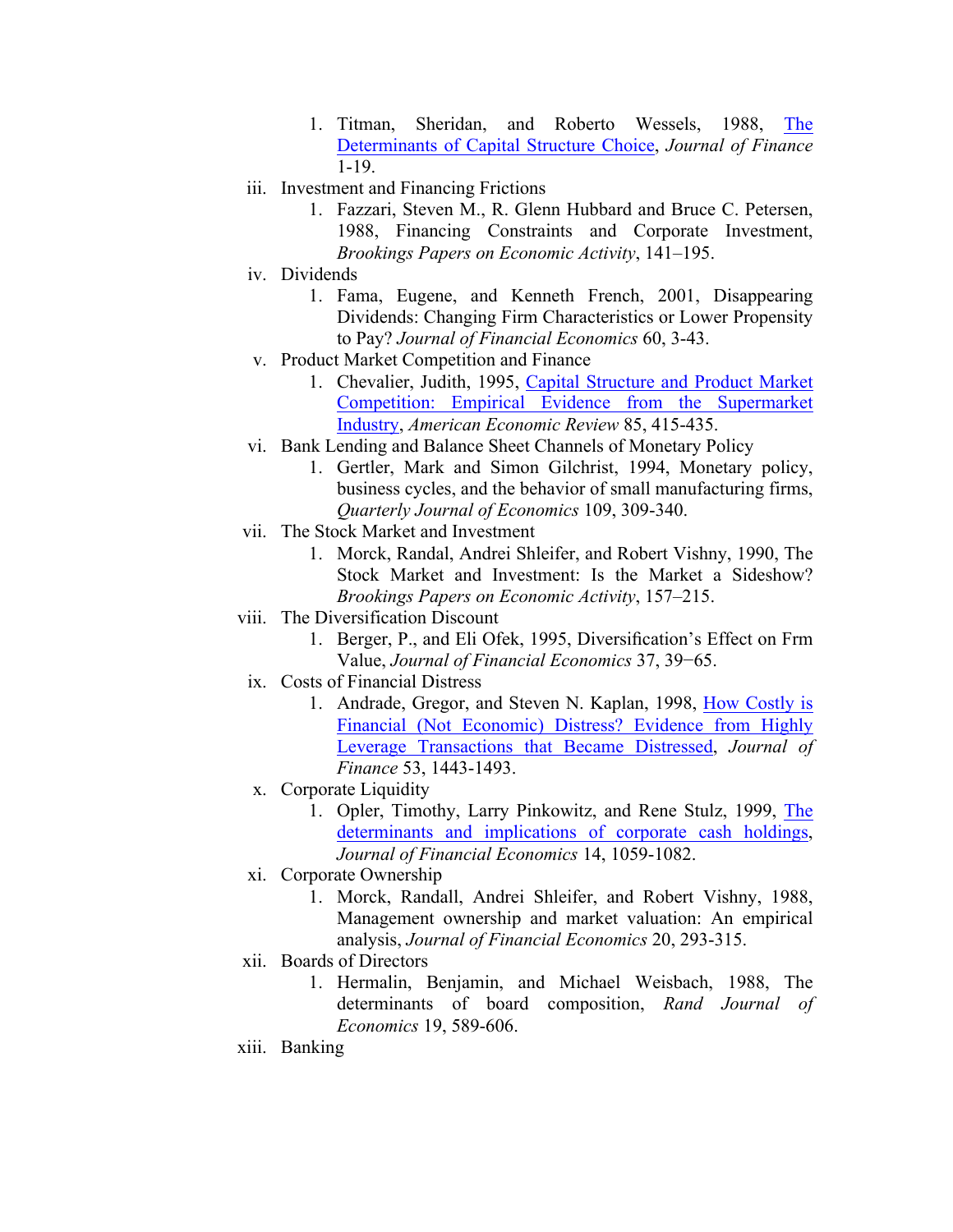- 1. Petersen, Mitchell, and Raghuram Rajan, 1995, The effect of credit market competition on lending relationships, *Quarterly Journal of Economics* 110, 407-443.
- xiv. Buyouts
	- 1. Kaplan, Steve, 1989, The effects of management buyouts on operating performance and value, *Journal of Financial Economics* 24, 217-254.
- xv. Executive Compensation
	- 1. Jensen, Michael C. and Kevin J. Murphy, 1990, Performance pay and top-management incentives, *Journal of Political Economy* 98, 225-264.
- xvi. Law and Finance
	- 1. La Porta, Rafael, Florencio Lopez-de-Silanes, Andrei Shleifer, and Robert Vishny, 1998, Law and finance, *Journal of Political Economy* 106, 1113-1155.
- xvii. Risk Management
	- 1. Tufano, Peter, 1996, Who manages risk? An empirical examination of risk management practices in the gold mining industry, *Journal of Finance* 51, 1097-1137.

## **2. Linear Panel Data Models**

- a. Pooled OLS
- b. Fixed Effects
- c. Random Effects
- d. Dynamic Linear Panel Data Models
	- i. MLE
	- ii. GMM
- e. Readings:
	- i. Methods:
		- 1. Ch. 1-4 in: Hsiao, Cheng, 2003, *Analysis of Panel Data*, 2nd Ed. Cambridge University Press.
		- 2. Peterson, Mitchell (2007), Estimating Standard Errors in Finance Panel Data Sets: Comparing Approaches, *Review of Financial Studies* 22, 435-480.
		- 3. Ch. 5 in: Angrist and Pischke
		- 4. Ch. 10 in: Wooldridge
		- 5. Griliches, Zvi and Jacques Mairesse, 1995, Production functions: The search for identification, NBER Working Paper
	- ii. Capital Structure:
		- 1. Lemmon, Michael, Michael R. Roberts, and Jaime F. Zender, 2008, Back to the beginning: Persistence and the cross-section of corporate capital structure, *Journal of Finance* 63, 1575- 1608.
- **3. Nonparametric Methods**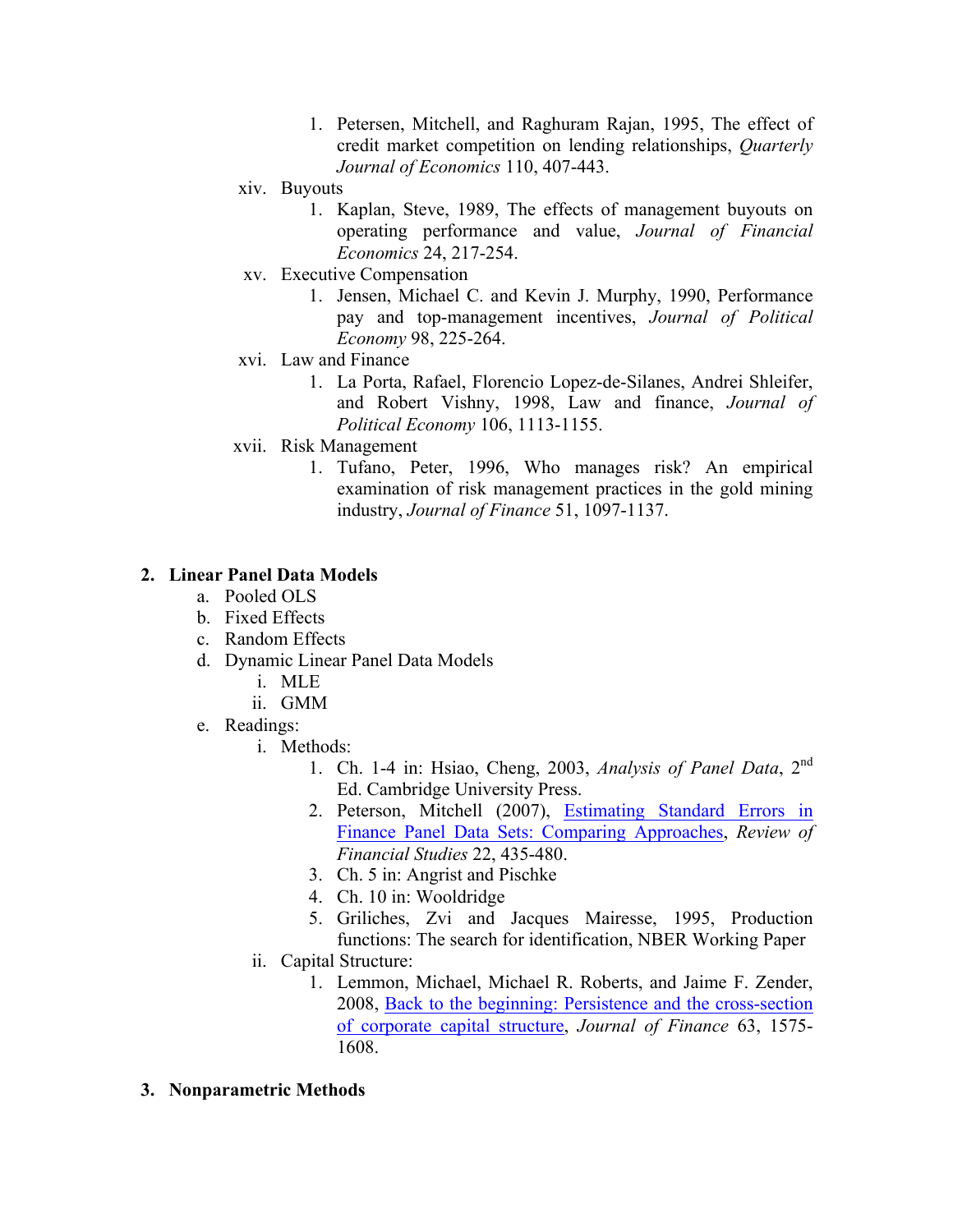- a. Density estimators
- b. Regression Estimators
- c. Readings:
	- i. Methods
		- 1. Silverman, B. W., 1986, *Density Estimation for Statistics and Data Analysis,* Chapman & Hall, London.
		- 2. Green, P. J. and B. W. Silverman, 1994, *Nonparametric Regression and Generalized Linear Models*, Chapman & Hall, London.

# **4. Causality**

- a. Potential Outcomes Notation and the Rubin Causal Model
- b. Selection Biases

# **5. Instrumental Variables**

- a. Motivation
- b. Estimation
- c. Checking Internal Validity
- d. Readings:
	- i. Methods
		- 1. Chapter 5 in: Wooldridge.
		- 2. Chapter 4 in: Angrist and Pischke.
		- 3. Angrist, Josh, and Alan Krueger, 2001, Instrumental variables and the search for identification: From supply and demand to natural experiments, *Journal of Economic Perspectives* 15: 69- 85.
	- ii. Banking
		- 1. Becker, Bo, 2007, Geographical segmentation of US capital markets, *Journal of Financial Economics* 85, 151-178.
	- iii. Corporate Ownership
		- 1. Bennedsen, M., K Nielsen, F. Perez-Gonzalez, and D. Wolfenzon, 2007, Inside the family firm: The role of families in succession decisions and performance, *Quarterly Journal of Economics* 122, 647-691.
	- iv. Security Design
		- 1. Murfin, Justin, 2010 The supply-side determinants of loan contract strictness, Working Paper, Yale University.
	- v. Capital Structure
		- 1. Roberts, Michael R and Mark T. Leary, Do peer firms affect corporate capital structure? Working Paper, University of Pennsylvania.

# **6. Natural Experiments**

- a. Motivation
- b. Estimation of Treatment Effects
- c. Checking Internal Validity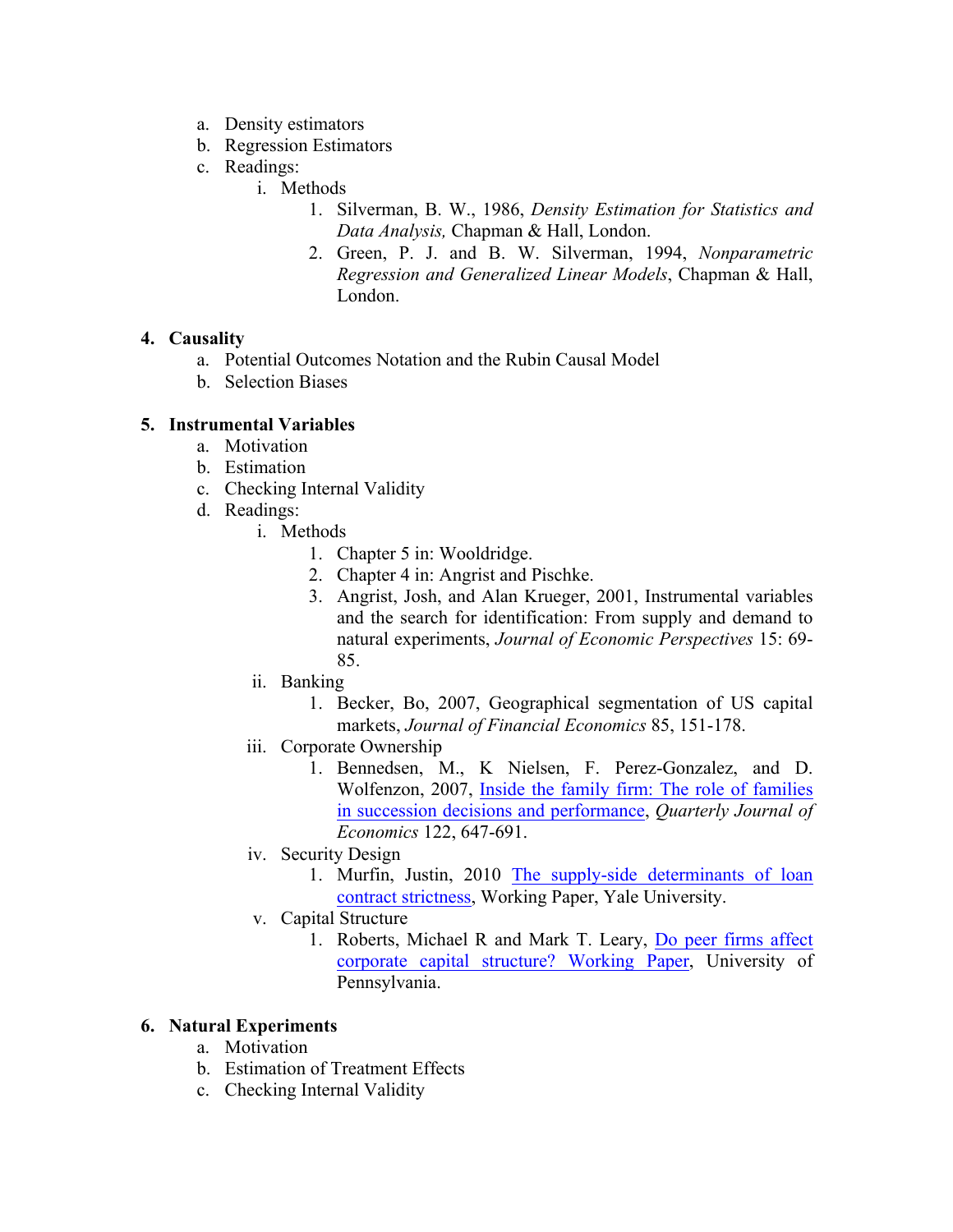- d. Readings:
	- i. Methods
		- 1. Ch. 5, Angrist and Pischke.
		- 2. Meyer, Bruce D., 1995, Natural and quasi-natural experiments in economics, *Journal of Business and Economic Statistics*, 13, 151-161.
		- 3. Bertrand, Marianne, Esther Duflo, and Sendhil Mullainathan, 2004, How much should we trust differences-in-differences estimates? *Quarterly Journal of Economics* 119, 249-275.
	- ii. Financing Constraints:
		- 1. Blanchard, Olivier Jean, Florencio Lopez-de-Silanes, and Andrei Shleifer, 1993, What do firms do with cash windfalls? *Journal of Financial Economics* 36, 337-360.
		- 2. Lamont, Owen, 1997, Cash flow and investment: Evidence from internal capital markets, *Journal of Finance*52, 83-109.
	- iii. Capital Market Segmentation
		- 1. Lemmon, Michael and Michael R. Roberts, 2010, The response of corporate financing and investment to changes in the supply of credit, *Journal of Financial and Quantitative Analysis*.
	- iv. Banking and Corporate Behavior:
		- 1. Jayaratne, Jith, and Philip E. Strahan, 1996, The financinggrowth nexus: Evidence from bank branch deregulation, *Quarterly Journal of Economics* 111, 639-670.
		- 2. Khwaja, Asim I., and Atif Mian, 2008, Tracing the impact of bank liquidity shocks: Evidence from an emerging market *American Economic Review* 98, 1413-1442.
		- 3. Paravisini, Daniel, 2008, Local bank financial constraints and firm access to external finance, *Journal of Finance* 63,
		- 4. Leary, Mark, 2009, Bank loan supply, lender choice, and corporate capital structure, Journal of Finance 64, 1143-1185.
	- v. Agency Theory and Corporate Behavior:
		- 1. Bertrand, Marianne and Sendhil Mullainathan, 2003, Enjoying the quiet life? Corporate governance and managerial preferences, *Journal of Political Economy* 111, 1043-1075.
	- vi. Taxes, Transaction Costs and Stock prices:
		- 1. Graham, John, Roni Michaely, and Michael R Roberts, 2003, Do price discreteness and transactions costs affect stock returns? Comparing ex-dividend pricing before and after decimalization, *Journal of Finance* 58, 2611-2635.
	- vii. Law and Finance:
		- 1. Agarwal, Ashwini, 2009, The impact of investor protection law on corporate policy: Evidence from the blue sky laws, Working paper, New York University.
- **7. Regression Discontinuity Design**
	- a. Motivation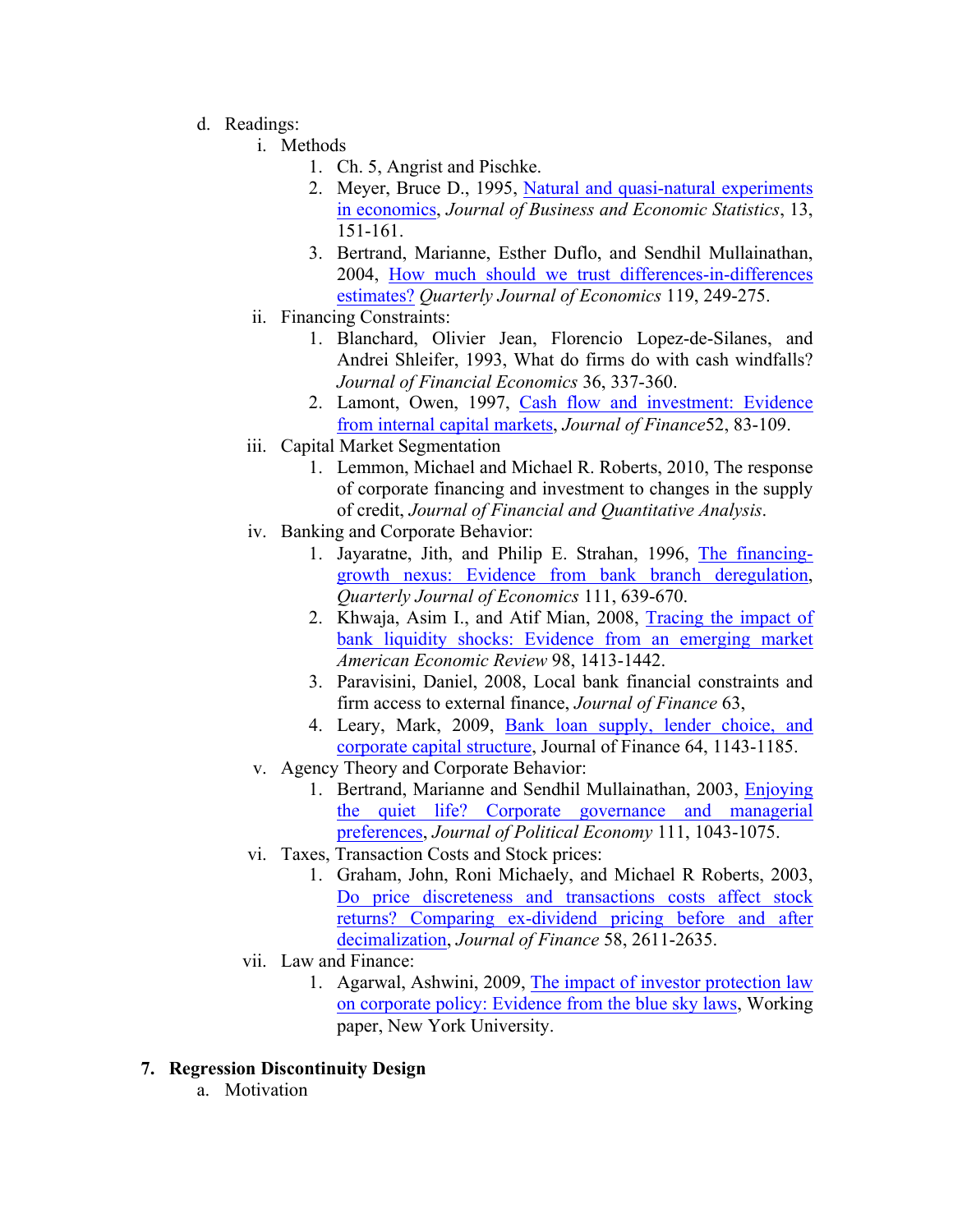- b. Estimation of Treatment Effects
- c. Checking Internal Validity
- d. Readings:
	- i. Methods:
		- 1. \*Van der Klaauw, Wilbert, 2008, Regression-discontinuity analysis: A survey of recent developments in economics, *Labour* 22, 219-245.
		- 2. Lee, David S. and Thomas Lemieux, 2010, Regression discontinuity designs in economics, *Journal of Economic Literature* 48, 281-355.
		- 3. Imbens, Guido, and Thomas Lemieux, 2008, Regression discontinuity designs: A guide to practice, *Journal of Econometrics* 142, 615-635.
		- 4. Hahn, Jinyong, Petra Todd, and Wilbert can der Klaauw, 2001, Identification and estimation of treatment effects with a regression-discontinuity design, *Econometrica* 69, 201-209.
	- ii. Corporate Investment:
		- 1. Chava, Sudheer and Michael R. Roberts, 2008, How does financing impact investment? The role of debt covenants, *Journal of Finance* 63, 2085-2121.
		- 2. Bakke, Tor-Erik, and Toni Whited, 2010, Threshold events and corporate policies, Working Paper, University of Rochester.
	- iii. Banking and Securitization:
		- 1. Keys, Benjamin, Ranmoy Mukherjee, Amit Seru, and Vikrant Vig, 2010, Did securitization lead to lax screening? Evidence from subprime loans, *Quarterly Journal of Economics* 125,
	- iv. Capital Structure:
		- 1. Roberts, Michael R. and Amir Sufi, 2009, Control rights and capital structure: An empirical investigation, *Journal of Finance* 64, 1657-1695.

# **8. Matching Methods**

- a. Motivation
- b. Estimation of Treatment Effects
- c. Checking Internal Validity
- d. Readings:
	- i. Villalonga, Bellen, 2004,
	- ii. Li and Zhao, 2005
	- iii. Colak, Gonul and Toni Whited, 2007, Spin-offs, divestitures, and conglomerate investment, *Review of Financial Studies* 20, 557-595.
	- iv. Lemmon, Michael and Michael R. Roberts, 2010, The response of corporate financing and investment to changes in the supply of credit, *Journal of Financial and Quantitative Analysis*.
	- v.
- **9. Discrete Choice Models**